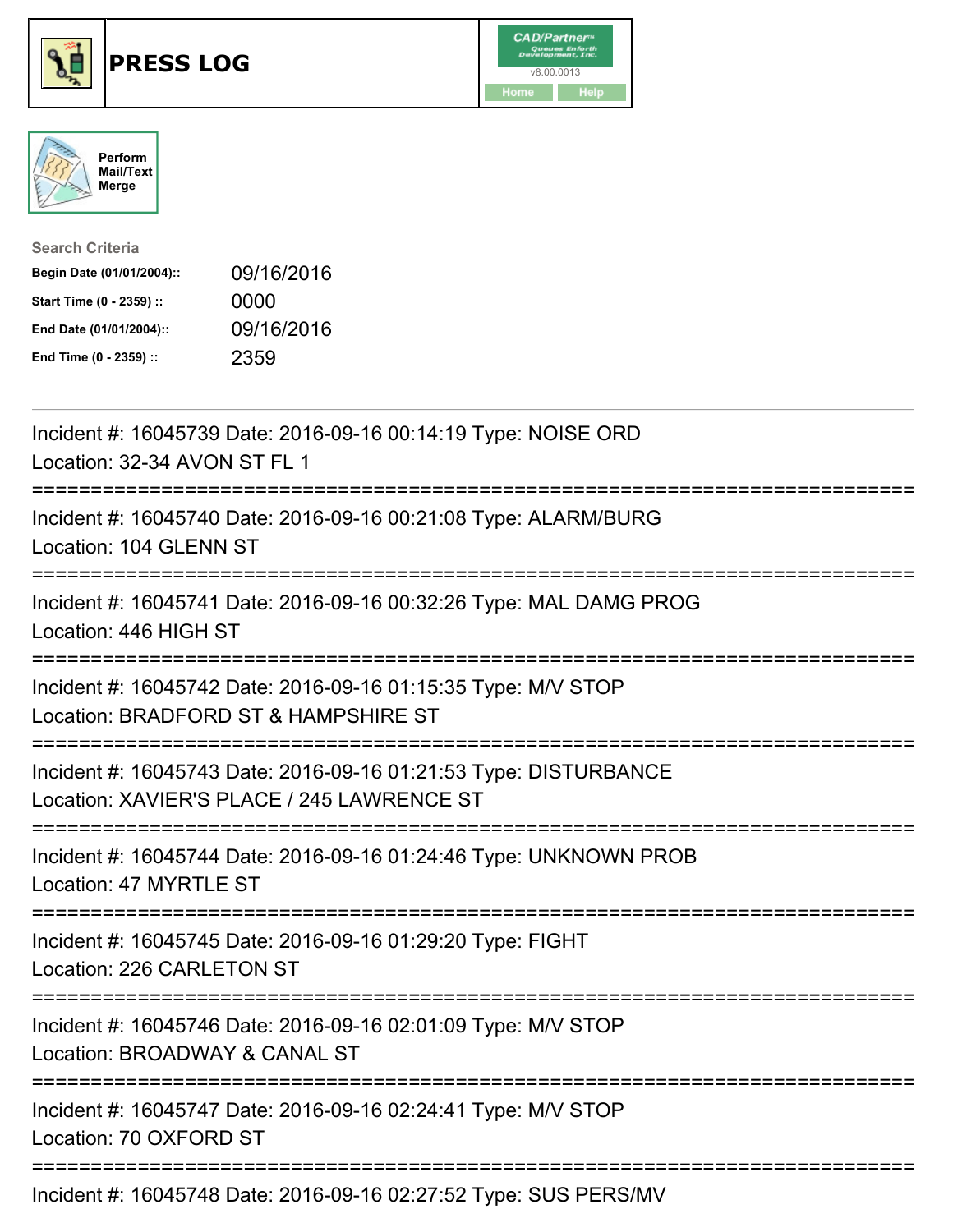Location: 448 S UNION ST

| Incident #: 16045749 Date: 2016-09-16 02:42:47 Type: M/V STOP<br>Location: HAMPSHIRE ST & HAVERHILL ST    |
|-----------------------------------------------------------------------------------------------------------|
| Incident #: 16045750 Date: 2016-09-16 02:51:32 Type: UNKNOWN PROB<br>Location: 46 TRENTON ST FL 3         |
| Incident #: 16045751 Date: 2016-09-16 03:11:23 Type: M/V STOP<br>Location: JACKSON ST & PARK ST           |
| Incident #: 16045752 Date: 2016-09-16 05:01:53 Type: MAN DOWN<br>Location: 550 BROADWAY                   |
| Incident #: 16045753 Date: 2016-09-16 06:23:11 Type: SUS PERS/MV<br>Location: 26 WENDELL ST               |
| Incident #: 16045754 Date: 2016-09-16 06:31:42 Type: STOL/MV/PAS<br>Location: 30 WOODLAND ST              |
| Incident #: 16045755 Date: 2016-09-16 07:02:22 Type: MAL DAMAGE<br>Location: 245 BRUCE ST                 |
| Incident #: 16045756 Date: 2016-09-16 07:13:34 Type: TOW OF M/V<br>Location: 323 WATER ST                 |
| Incident #: 16045757 Date: 2016-09-16 07:14:50 Type: M/V STOP<br>Location: BROADWAY & HAVERHILL ST        |
| Incident #: 16045758 Date: 2016-09-16 07:30:19 Type: PARK & WALK<br>Location: 0 BROADWAY                  |
| Incident #: 16045759 Date: 2016-09-16 07:32:00 Type: M/V STOP<br>Location: TMOBILE / 73 WINTHROP AV       |
| Incident #: 16045761 Date: 2016-09-16 07:34:40 Type: CLOSE STREET<br>Location: DORCHESTER ST & S UNION ST |
| Incident #: 16045760 Date: 2016-09-16 07:40:47 Type: A&B PAST<br>Location: 660 HAVERHILL ST #1            |
| Incident #: 16045762 Date: 2016-09-16 07:48:10 Type: TOW OF M/V                                           |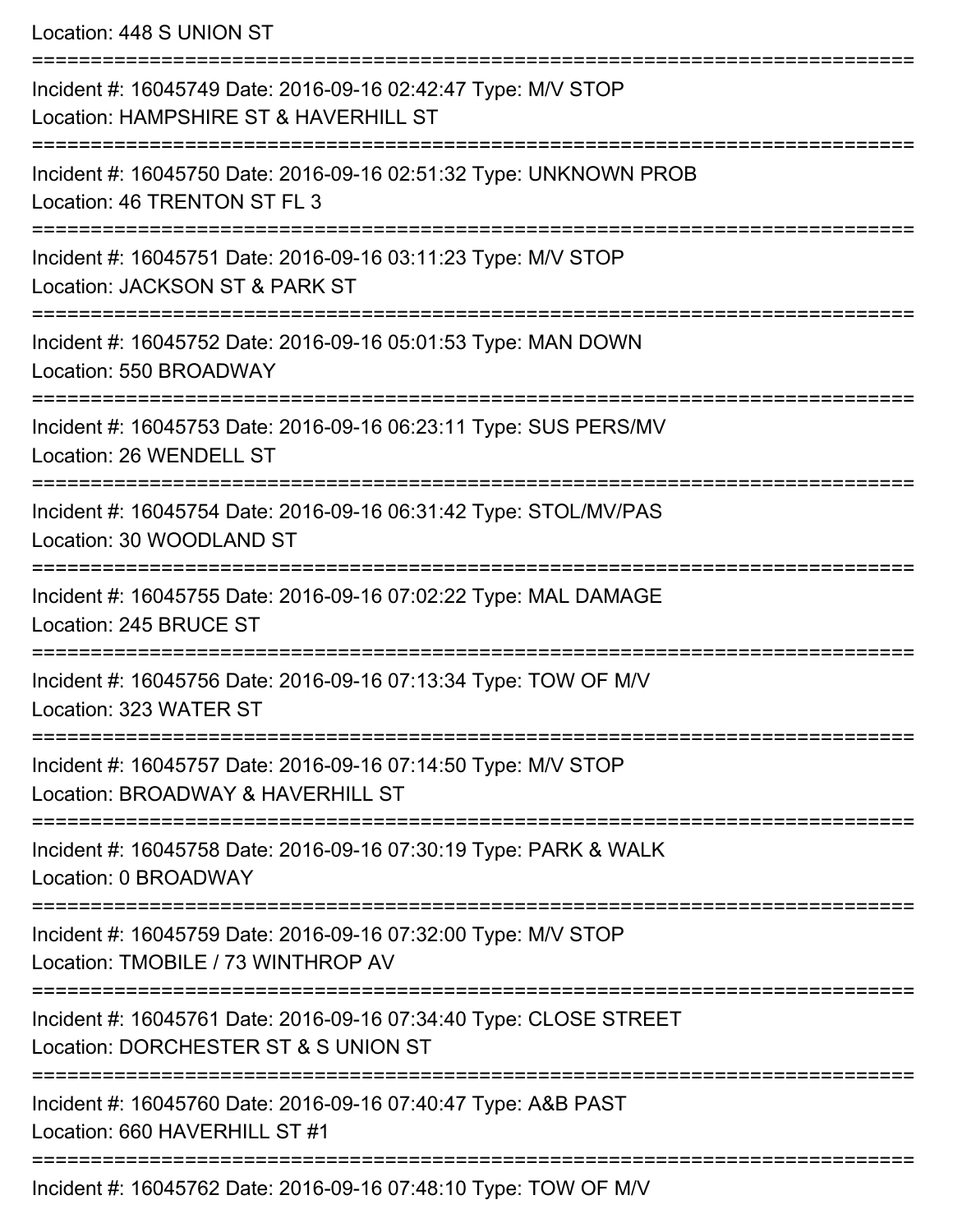| Incident #: 16045763 Date: 2016-09-16 07:51:44 Type: MAL DAMAGE<br>Location: 14 SHERIDAN ST                                                                 |
|-------------------------------------------------------------------------------------------------------------------------------------------------------------|
| Incident #: 16045764 Date: 2016-09-16 07:55:38 Type: AUTO ACC/UNK PI<br>Location: ERVING AV & LAWRENCE ST                                                   |
| Incident #: 16045765 Date: 2016-09-16 08:00:05 Type: M/V STOP<br>Location: MARKET ST & PARKER ST                                                            |
| Incident #: 16045766 Date: 2016-09-16 08:14:42 Type: M/V STOP<br>Location: AMES ST & ESSEX ST                                                               |
| Incident #: 16045767 Date: 2016-09-16 08:19:43 Type: MAL DAMAGE<br>Location: 246 BRUCE ST                                                                   |
| Incident #: 16045768 Date: 2016-09-16 08:21:16 Type: MAL DAMAGE<br>Location: 8 THORNTON ST                                                                  |
| Incident #: 16045769 Date: 2016-09-16 08:31:36 Type: AUTO ACC/NO PI<br>Location: 60 ISLAND ST                                                               |
| Incident #: 16045770 Date: 2016-09-16 08:37:12 Type: M/V STOP<br>Location: HAVERHILL ST & LAWRENCE ST                                                       |
| Incident #: 16045771 Date: 2016-09-16 08:37:21 Type: MAL DAMAGE<br>Location: 10 CAMPO SECO ST                                                               |
| Incident #: 16045772 Date: 2016-09-16 08:42:35 Type: AUTO ACC/NO PI<br>Location: 132 SPRUCE ST                                                              |
| Incident #: 16045773 Date: 2016-09-16 08:45:59 Type: M/V STOP<br>Location: E HAVERHILL ST & FERRY ST                                                        |
| Incident #: 16045774 Date: 2016-09-16 09:12:07 Type: CLOSE STREET<br>Location: AMHERST ST & DAVIS ST                                                        |
| Incident #: 16045775 Date: 2016-09-16 09:17:06 Type: PARK & WALK<br>Location: 0 BROADWAY<br>---------------------------<br>-------------------------------- |
| Incident #: 16045777 Date: 2016-09-16 09:28:03 Type: MAL DAMAGE                                                                                             |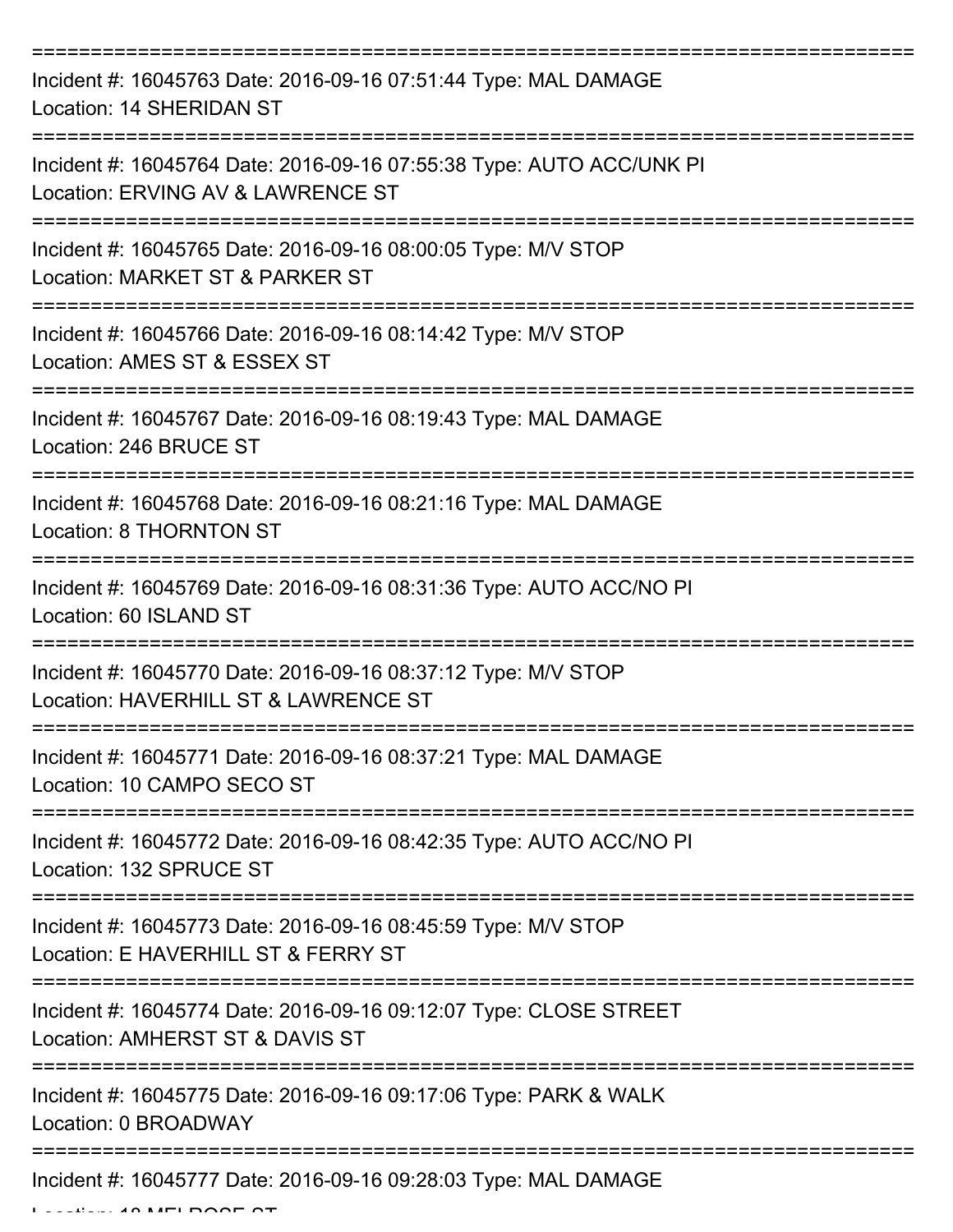| Incident #: 16045776 Date: 2016-09-16 09:29:42 Type: M/V STOP<br>Location: 257 ESSEX                    |
|---------------------------------------------------------------------------------------------------------|
| Incident #: 16045778 Date: 2016-09-16 09:49:13 Type: CLOSE STREET<br>Location: RT 114 & N PARISH        |
| Incident #: 16045779 Date: 2016-09-16 09:51:52 Type: M/V STOP<br>Location: 6 FERRY ST                   |
| Incident #: 16045780 Date: 2016-09-16 10:02:01 Type: PARK & WALK<br>Location: 0 BROADWAY                |
| Incident #: 16045781 Date: 2016-09-16 10:08:55 Type: SUS PERS/MV<br>Location: 169 NEWBURY ST            |
| Incident #: 16045782 Date: 2016-09-16 10:12:59 Type: ANIMAL COMPL<br>Location: 4 BARNARD RD             |
| Incident #: 16045783 Date: 2016-09-16 10:21:16 Type: FIGHT<br>Location: 70 N PARISH RD                  |
| Incident #: 16045784 Date: 2016-09-16 10:23:58 Type: TENANT PROB<br>Location: 5 THORNTON AV FL 2        |
| Incident #: 16045785 Date: 2016-09-16 10:24:45 Type: DOMESTIC/PROG<br>Location: 99 LOWELL ST            |
| Incident #: 16045787 Date: 2016-09-16 10:27:18 Type: B&E/PROG<br>Location: 364 HAMPSHIRE ST             |
| Incident #: 16045786 Date: 2016-09-16 10:27:26 Type: SUS PERS/MV<br>Location: AVON ST & TRINITY ST      |
| Incident #: 16045788 Date: 2016-09-16 10:28:49 Type: ALARM/BURG<br>Location: SIMS RESD / 11 W DALTON ST |
| Incident #: 16045789 Date: 2016-09-16 10:33:59 Type: MAN DOWN<br>Location: 99 BRADFORD ST               |
| Incident #: 16045790 Date: 2016-09-16 10:34:45 Type: M/V STOP                                           |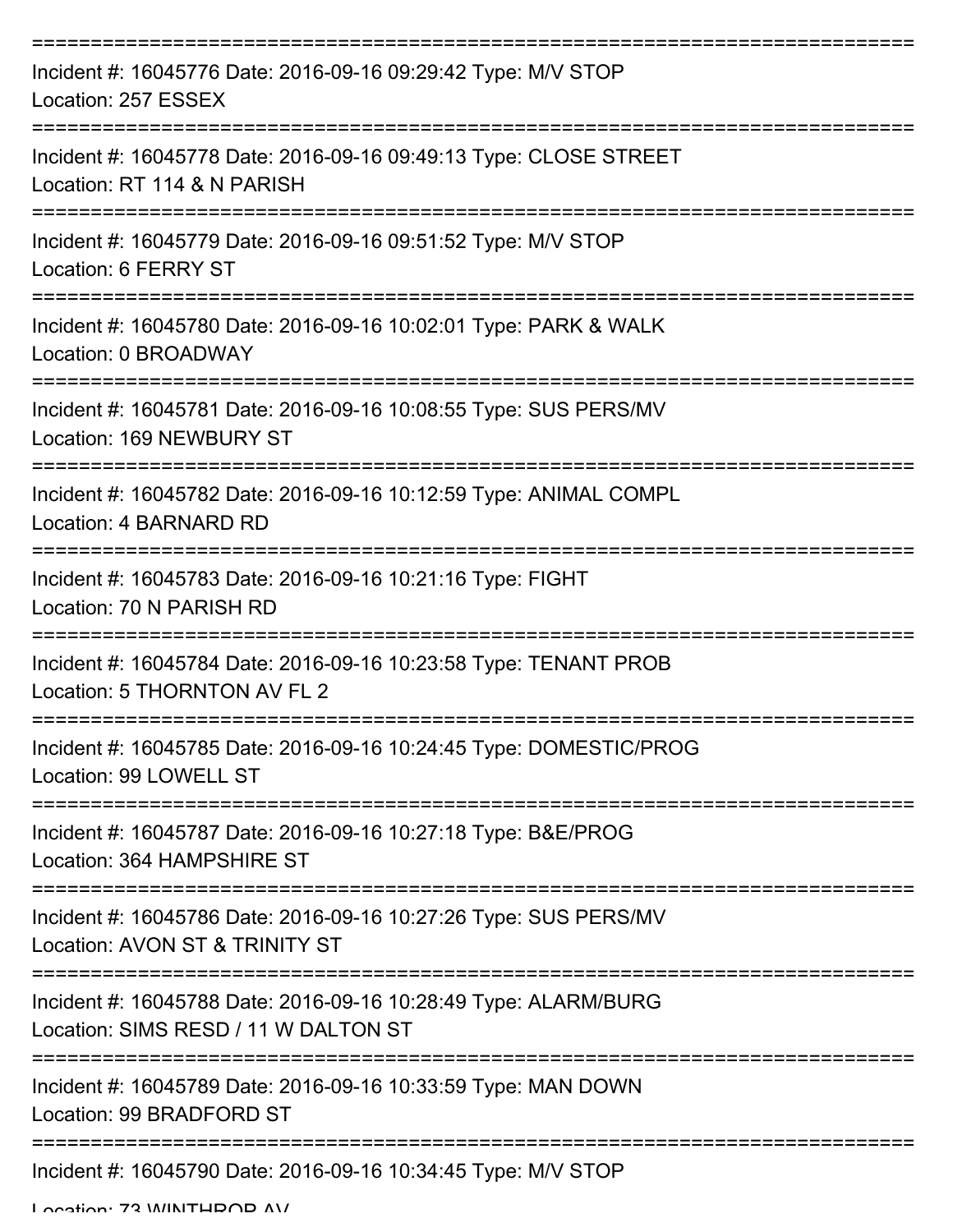| Incident #: 16045791 Date: 2016-09-16 10:35:28 Type: CK WELL BEING<br>Location: 99 WINTHROP AV                               |
|------------------------------------------------------------------------------------------------------------------------------|
| Incident #: 16045792 Date: 2016-09-16 10:46:24 Type: B&E/MV/PAST<br>Location: 10 CORBETT RD                                  |
| Incident #: 16045793 Date: 2016-09-16 10:53:40 Type: SUS PERS/MV<br>Location: 90 LOWELL ST                                   |
| Incident #: 16045794 Date: 2016-09-16 10:57:10 Type: CK WELL BEING<br>Location: DUNKIN DONUTS / 99 WINTHROP AV               |
| Incident #: 16045795 Date: 2016-09-16 11:01:17 Type: RECOV/STOL/MV<br>Location: 90 LOWELL ST                                 |
| Incident #: 16045796 Date: 2016-09-16 11:03:49 Type: SUS PERS/MV<br>Location: ANDOVER ST & EATON ST<br>--------------------- |
| ----------<br>Incident #: 16045797 Date: 2016-09-16 11:14:22 Type: ANIMAL COMPL<br>Location: 4 WEDGEWOOD RD                  |
| Incident #: 16045798 Date: 2016-09-16 11:15:43 Type: PARK & WALK<br>Location: S COMMON / null                                |
| Incident #: 16045799 Date: 2016-09-16 11:24:34 Type: INVESTIGATION<br>Location: 90 LOWELL ST                                 |
| Incident #: 16045800 Date: 2016-09-16 11:27:52 Type: M/V STOP<br>Location: BROADWAY & LOWELL ST                              |
| Incident #: 16045801 Date: 2016-09-16 11:30:59 Type: PARK & WALK<br>Location: 0 BROADWAY                                     |
| Incident #: 16045802 Date: 2016-09-16 11:32:58 Type: ALARM/BURG<br>Location: COMMUNITY DAYCARE / 190 HAMPSHIRE ST            |
| Incident #: 16045803 Date: 2016-09-16 11:36:07 Type: SUS PERS/MV<br>Location: 61 EATON ST                                    |
| Incident #: 16045805 Date: 2016-09-16 11:40:07 Type: FRAUD<br>Location: 306 MARKET ST                                        |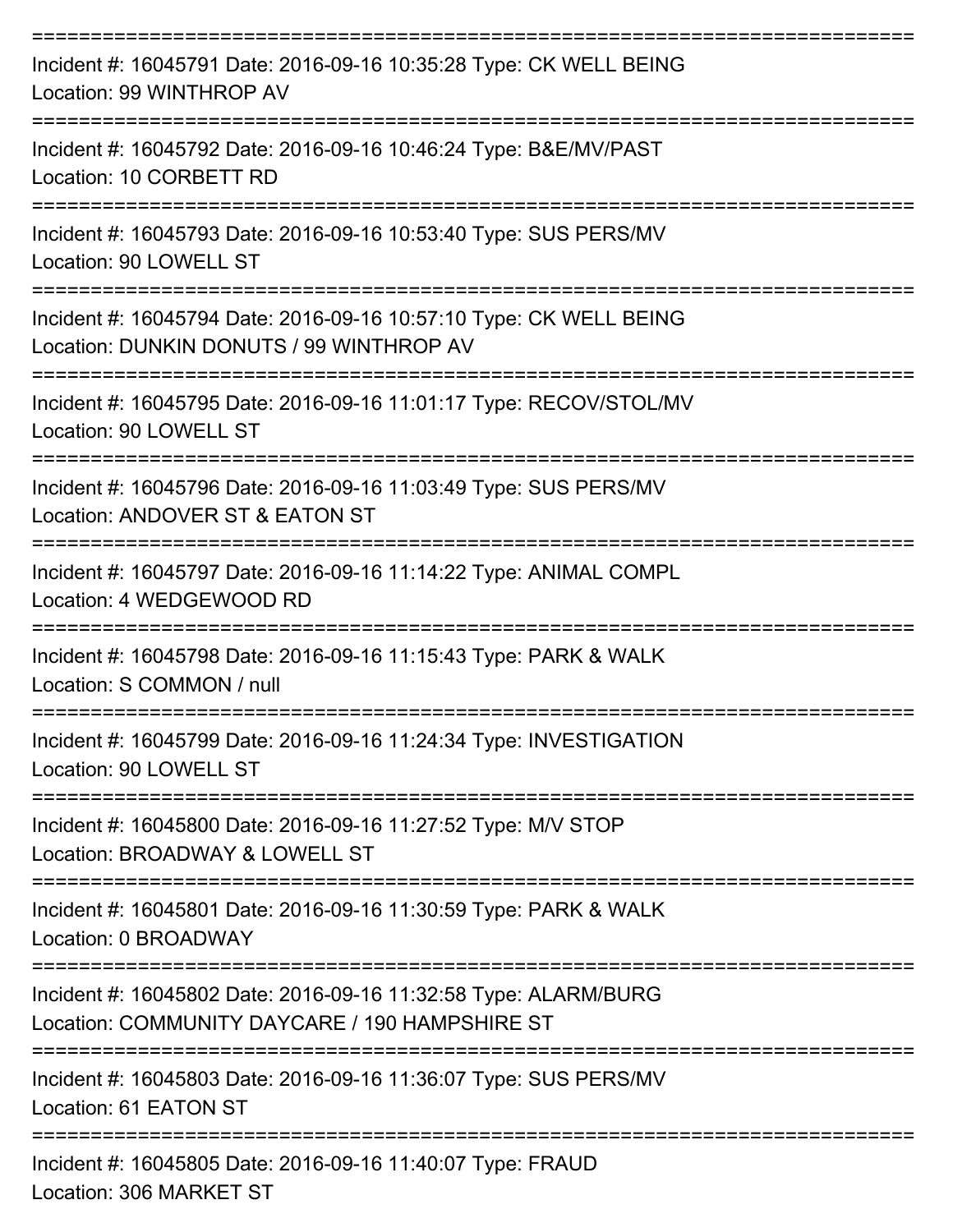| Incident #: 16045804 Date: 2016-09-16 11:40:28 Type: SUS PERS/MV<br><b>Location: FLORENCE CT</b>                                      |
|---------------------------------------------------------------------------------------------------------------------------------------|
| ======================================<br>Incident #: 16045806 Date: 2016-09-16 11:47:48 Type: ANIMAL COMPL<br>Location: 90 LOWELL ST |
| --------------------<br>Incident #: 16045807 Date: 2016-09-16 11:52:09 Type: MEDIC SUPPORT<br>Location: 25 WATER ST                   |
| Incident #: 16045808 Date: 2016-09-16 11:59:20 Type: STOL/MV/PAS<br>Location: 59 TREMONT ST                                           |
| Incident #: 16045809 Date: 2016-09-16 12:15:51 Type: COUNTERFEIT<br>Location: BROADWAY LIQUORS / 434 BROADWAY                         |
| Incident #: 16045811 Date: 2016-09-16 12:22:41 Type: FRAUD<br>Location: 115 HIGH ST                                                   |
| Incident #: 16045810 Date: 2016-09-16 12:29:05 Type: AUTO ACC/NO PI<br>Location: MARKET BASKET / 700 ESSEX ST                         |
| Incident #: 16045812 Date: 2016-09-16 12:36:01 Type: THREATS<br>Location: 198 ESSEX ST                                                |
| Incident #: 16045813 Date: 2016-09-16 12:55:29 Type: ANIMAL COMPL<br>Location: HOWARD ST & PLEASANT ST                                |
| Incident #: 16045814 Date: 2016-09-16 12:59:00 Type: M/V STOP<br>Location: 147 PROSPECT ST                                            |
| Incident #: 16045815 Date: 2016-09-16 13:15:00 Type: NOTIFICATION<br>Location: 17 W DALTON ST #7 FL BLDG 25                           |
| Incident #: 16045816 Date: 2016-09-16 13:24:03 Type: MEDIC SUPPORT<br>Location: 309 ANDOVER ST                                        |
| Incident #: 16045817 Date: 2016-09-16 13:27:32 Type: TOW/REPOSSED<br>Location: 300 HAMPSHIRE ST                                       |
| Incident #: 16045818 Date: 2016-09-16 13:34:15 Type: M/V STOP<br>Location: 151 BAILEY ST                                              |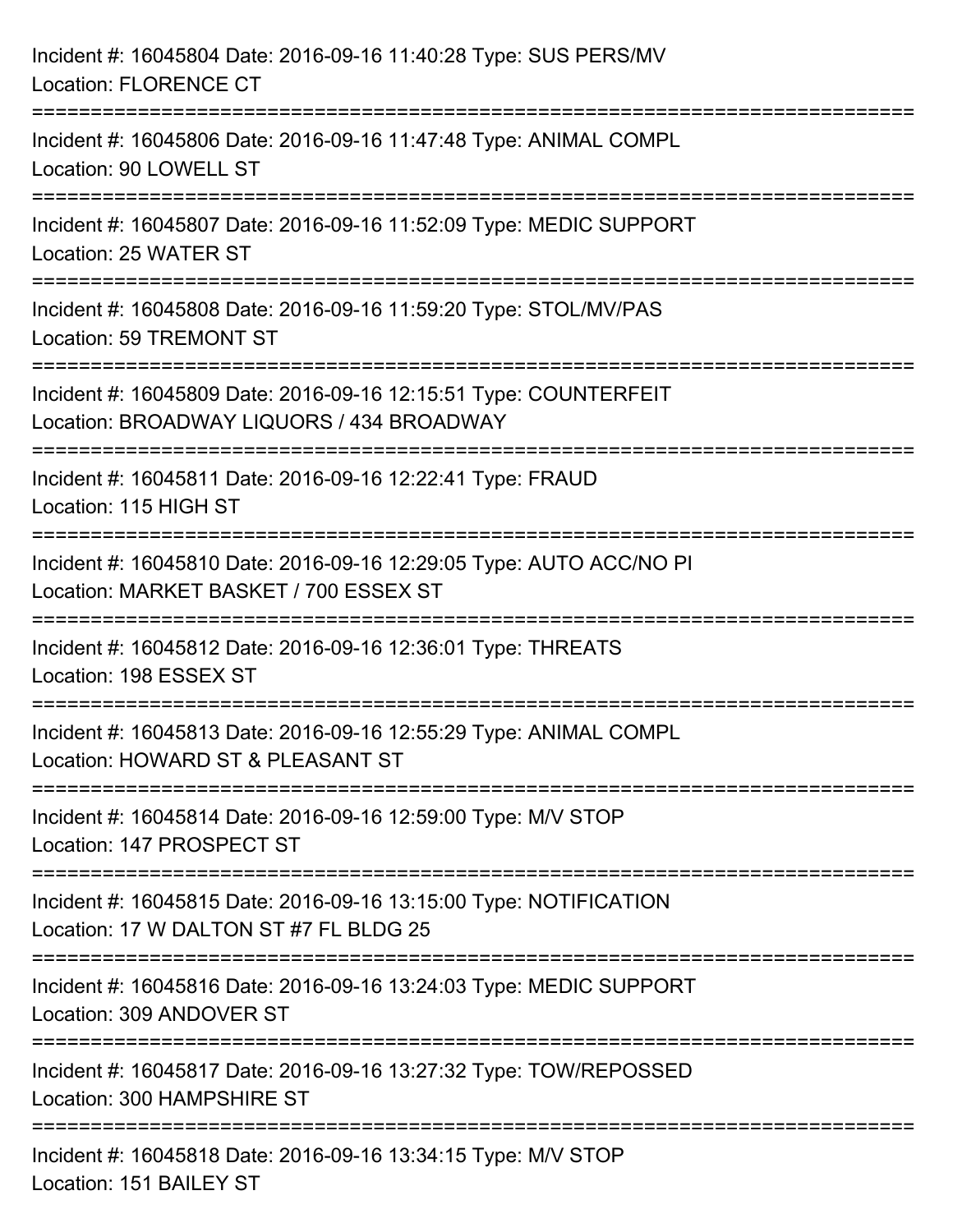| Incident #: 16045819 Date: 2016-09-16 13:37:54 Type: M/V STOP<br>Location: LOWELL ST & MORTON ST                                         |
|------------------------------------------------------------------------------------------------------------------------------------------|
| Incident #: 16045820 Date: 2016-09-16 13:40:23 Type: AUTO ACC/NO PI<br>Location: DENNYS / 160 WINTHROP AV                                |
| Incident #: 16045821 Date: 2016-09-16 13:41:18 Type: A&B PAST<br>Location: LAWRENCE ST & TRENTON ST                                      |
| Incident #: 16045822 Date: 2016-09-16 13:50:52 Type: TRESPASSING<br>Location: 355 PARK ST                                                |
| Incident #: 16045823 Date: 2016-09-16 14:08:01 Type: HARASSMENT<br>Location: 350 HAVERHILL ST                                            |
| Incident #: 16045824 Date: 2016-09-16 14:11:19 Type: M/V STOP<br>Location: MERRIMACK ST & S BROADWAY                                     |
| Incident #: 16045825 Date: 2016-09-16 14:20:53 Type: AUTO ACC/PI<br>Location: MERRIMACK ST & S BROADWAY                                  |
| Incident #: 16045826 Date: 2016-09-16 14:26:04 Type: UNWANTEDGUEST<br>Location: 360 BROADWAY                                             |
| Incident #: 16045827 Date: 2016-09-16 14:31:21 Type: TRESPASSING<br>Location: 13 THORNTON AV                                             |
| Incident #: 16045828 Date: 2016-09-16 14:36:35 Type: AUTO ACC/NO PI<br>Location: MAY & MANCHESTER<br>----------------------------------- |
| Incident #: 16045830 Date: 2016-09-16 14:56:14 Type: TOW/REPOSSED<br>Location: 436 BROADWAY                                              |
| Incident #: 16045829 Date: 2016-09-16 14:56:22 Type: AUTO ACC/PED<br>Location: 412 HAMPSHIRE ST                                          |
| Incident #: 16045831 Date: 2016-09-16 15:03:47 Type: ALARM/BURG<br>Location: 5 CUSTER ST                                                 |
| Incident #: 16045832 Date: 2016-09-16 15:10:59 Type: B&E/MV/PAST<br>Location: 136 BOWDOIN ST                                             |

===========================================================================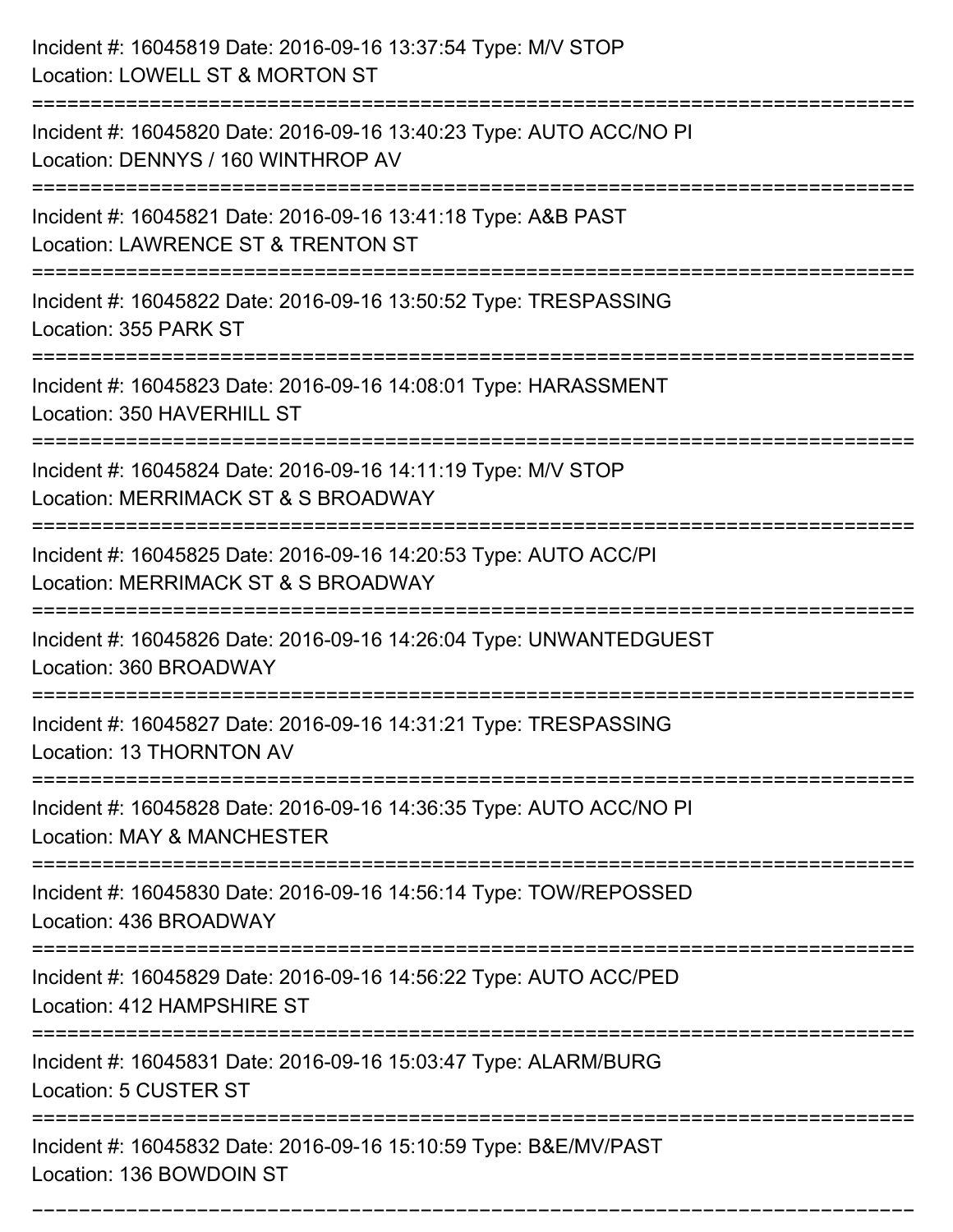| Incident #: 16045833 Date: 2016-09-16 15:12:56 Type: MV/BLOCKING<br>Location: PARK ST & WILLOW ST                                   |
|-------------------------------------------------------------------------------------------------------------------------------------|
| :======================<br>Incident #: 16045834 Date: 2016-09-16 15:29:34 Type: RECOV/STOL/MV<br>Location: 251 HIGH ST              |
| Incident #: 16045835 Date: 2016-09-16 15:40:29 Type: M/V STOP<br>Location: 198 S BROADWAY<br>=====================                  |
| Incident #: 16045836 Date: 2016-09-16 15:44:20 Type: INVESTIGATION<br>Location: MASON ST & WATER ST                                 |
| Incident #: 16045837 Date: 2016-09-16 15:51:14 Type: KEEP PEACE<br>Location: 35 FERN ST                                             |
| Incident #: 16045838 Date: 2016-09-16 16:11:36 Type: AUTO ACC/PI<br>Location: BAILEY ST & PARKER STREET<br>:====================    |
| Incident #: 16045841 Date: 2016-09-16 16:12:39 Type: FRAUD<br>Location: PRIMO'S LIQUORS / 450 HAVERHILL ST<br>===================== |
| Incident #: 16045839 Date: 2016-09-16 16:18:30 Type: NOISE ORD<br>Location: 30 FAIRMONT ST FL 1                                     |
| Incident #: 16045840 Date: 2016-09-16 16:21:34 Type: FIGHT<br><b>Location: NORTH PARISH</b>                                         |
| Incident #: 16045842 Date: 2016-09-16 16:41:27 Type: M/V STOP<br>Location: CVS PHARMACY / 266 BROADWAY                              |
| Incident #: 16045843 Date: 2016-09-16 16:44:52 Type: M/V STOP<br>Location: CVS PHARMACY / 266 BROADWAY                              |
| Incident #: 16045844 Date: 2016-09-16 16:46:07 Type: AUTO ACC/NO PI<br>Location: 35 FITZ ST                                         |
| Incident #: 16045845 Date: 2016-09-16 16:52:57 Type: M/V STOP<br>Location: 5JW625 / 18 FRANKLIN ST                                  |
| Incident #: 16045846 Date: 2016-09-16 17:04:56 Type: AUTO ACC/NO PI<br>Location: COMMONWEALTH DR & MARSTON ST                       |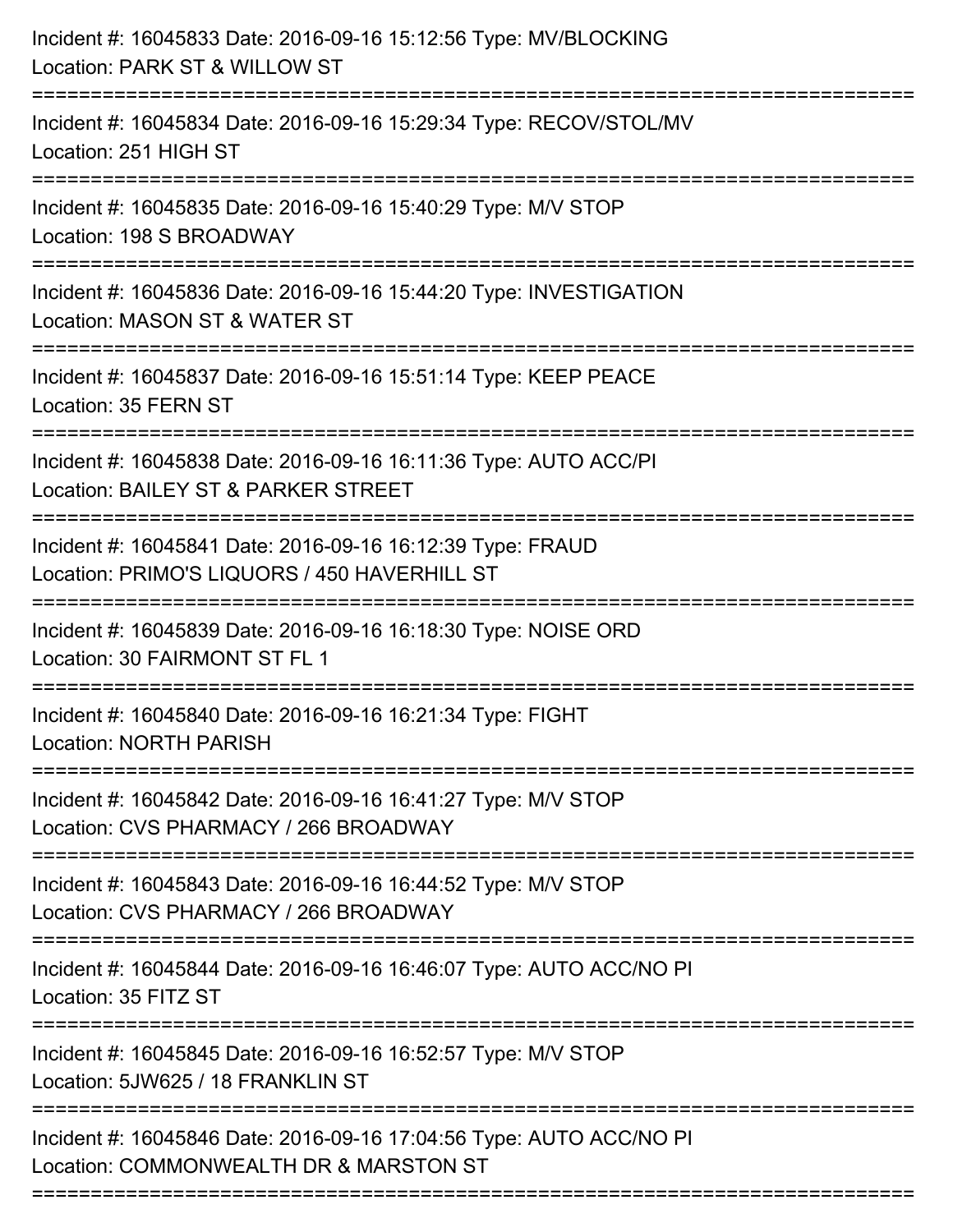Location: MERRIMACK ST & PARKER ST

| Incident #: 16045847 Date: 2016-09-16 17:15:58 Type: AUTO ACC/PI                                          |
|-----------------------------------------------------------------------------------------------------------|
| Location: CENTRE ST & WILLOW ST                                                                           |
| Incident #: 16045849 Date: 2016-09-16 17:16:54 Type: ALARM/BURG                                           |
| Location: 280 MERRIMACK ST                                                                                |
| Incident #: 16045850 Date: 2016-09-16 17:17:41 Type: M/V STOP                                             |
| Location: 107 UNION ST                                                                                    |
|                                                                                                           |
| Incident #: 16045851 Date: 2016-09-16 17:19:25 Type: ALARM/BURG<br>Location: 412 HAMPSHIRE ST             |
| Incident #: 16045852 Date: 2016-09-16 17:33:56 Type: NEIGHBOR PROB                                        |
| Location: 41 EUTAW ST                                                                                     |
|                                                                                                           |
| Incident #: 16045853 Date: 2016-09-16 17:39:29 Type: GENERAL SERV<br>Location: 86-88 PHILLIPS ST          |
|                                                                                                           |
| Incident #: 16045854 Date: 2016-09-16 17:51:34 Type: B&E/PAST<br>Location: 31 CROSBY ST                   |
|                                                                                                           |
| Incident #: 16045855 Date: 2016-09-16 17:52:40 Type: WOMAN DOWN<br>Location: 156-160 GARDEN ST            |
|                                                                                                           |
| Incident #: 16045856 Date: 2016-09-16 18:00:54 Type: MISSING PERS<br>Location: 51 N PARISH RD             |
|                                                                                                           |
| Incident #: 16045857 Date: 2016-09-16 18:11:52 Type: A&B PAST<br>Location: GATEWAY PUB / 339 MERRIMACK ST |
|                                                                                                           |
| Incident #: 16045858 Date: 2016-09-16 18:14:16 Type: DISTURBANCE<br>Location: 15 MCCARTHY RD              |
|                                                                                                           |
| Incident #: 16045859 Date: 2016-09-16 18:25:24 Type: NOISE ORD<br>Location: 243 PROSPECT ST               |
|                                                                                                           |
| Incident #: 16045860 Date: 2016-09-16 18:29:01 Type: GUN CALL<br>Location: 276 BROADWAY FL 1              |
|                                                                                                           |
|                                                                                                           |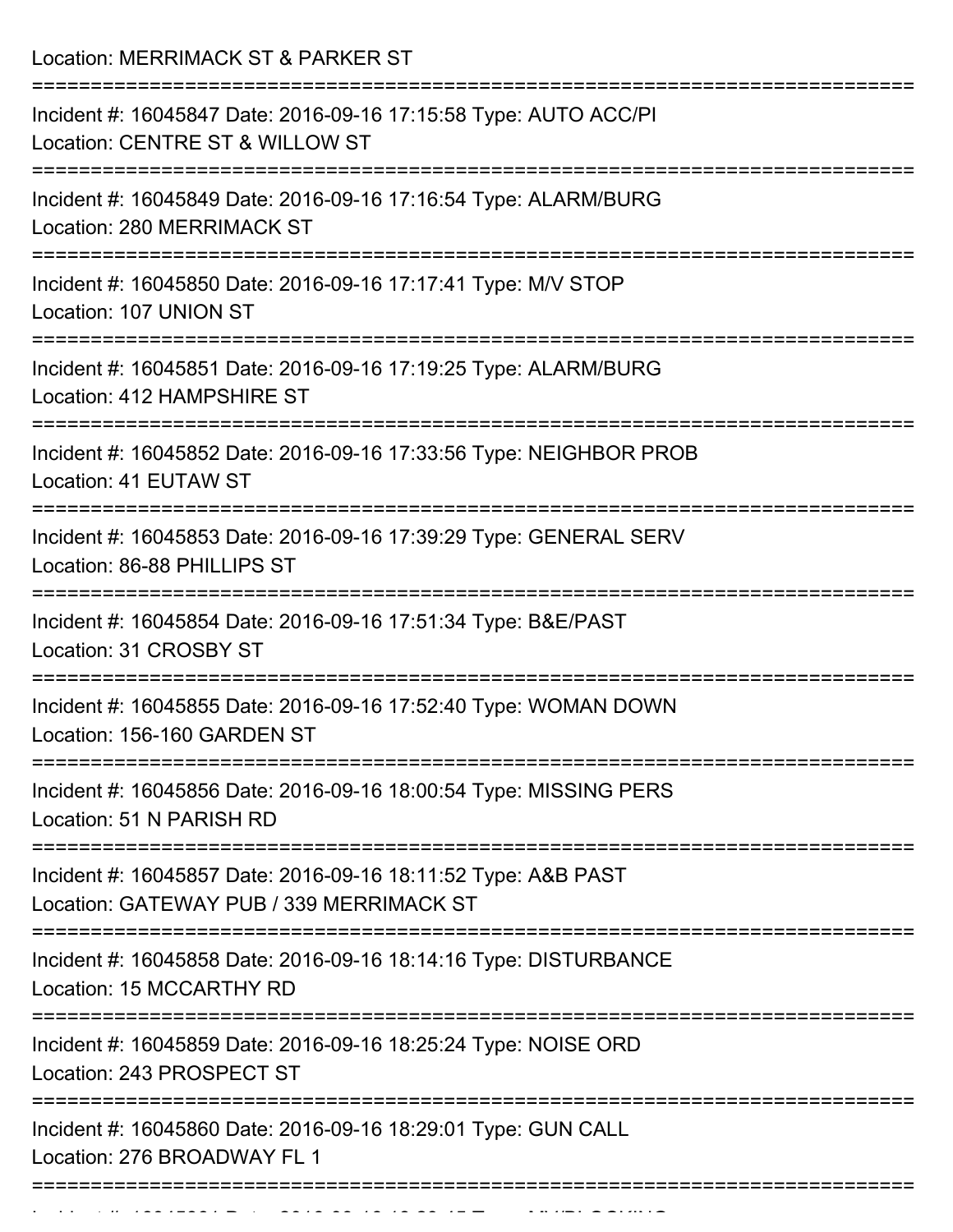Location: 99 BRADFORD ST

| Incident #: 16045862 Date: 2016-09-16 18:31:05 Type: MEDIC SUPPORT<br>Location: COMMON ST & LAWRENCE ST                    |
|----------------------------------------------------------------------------------------------------------------------------|
| Incident #: 16045863 Date: 2016-09-16 18:35:56 Type: STOL/MV/PAS<br>Location: 315 HAMPSHIRE ST                             |
| Incident #: 16045864 Date: 2016-09-16 18:57:07 Type: B&E/MV/PAST<br>Location: 16 BEACON ST                                 |
| Incident #: 16045866 Date: 2016-09-16 19:38:27 Type: 209A/VIOLATION<br>Location: 243 S BROADWAY                            |
| Incident #: 16045865 Date: 2016-09-16 19:39:14 Type: ALARM/BURG<br>Location: 150 GARDEN ST                                 |
| Incident #: 16045868 Date: 2016-09-16 20:06:22 Type: GENERAL SERV<br>Location: 88 PHILLIPS ST                              |
| Incident #: 16045867 Date: 2016-09-16 20:06:52 Type: DISTURBANCE<br>Location: WENDY'S / 99 WINTHROP AV                     |
| Incident #: 16045869 Date: 2016-09-16 20:14:29 Type: HIT & RUN M/V<br>Location: LEXINGTON ST & MYRTLE ST                   |
| Incident #: 16045870 Date: 2016-09-16 20:27:33 Type: LARCENY/PAST<br>Location: 92 BROADWAY                                 |
| Incident #: 16045871 Date: 2016-09-16 20:51:28 Type: TRESPASSING<br>Location: 33 FRANKLIN ST                               |
| Incident #: 16045872 Date: 2016-09-16 20:51:59 Type: MEDIC SUPPORT<br>Location: HOLIDAY INN EXPRESS / 224 WINTHROP AV #408 |
| Incident #: 16045873 Date: 2016-09-16 21:15:42 Type: LARCENY/PAST<br>Location: 536 HAVERHILL ST                            |
| Incident #: 16045874 Date: 2016-09-16 21:30:43 Type: M/V STOP<br>Location: MERRIMACK ST & S UNION ST                       |
|                                                                                                                            |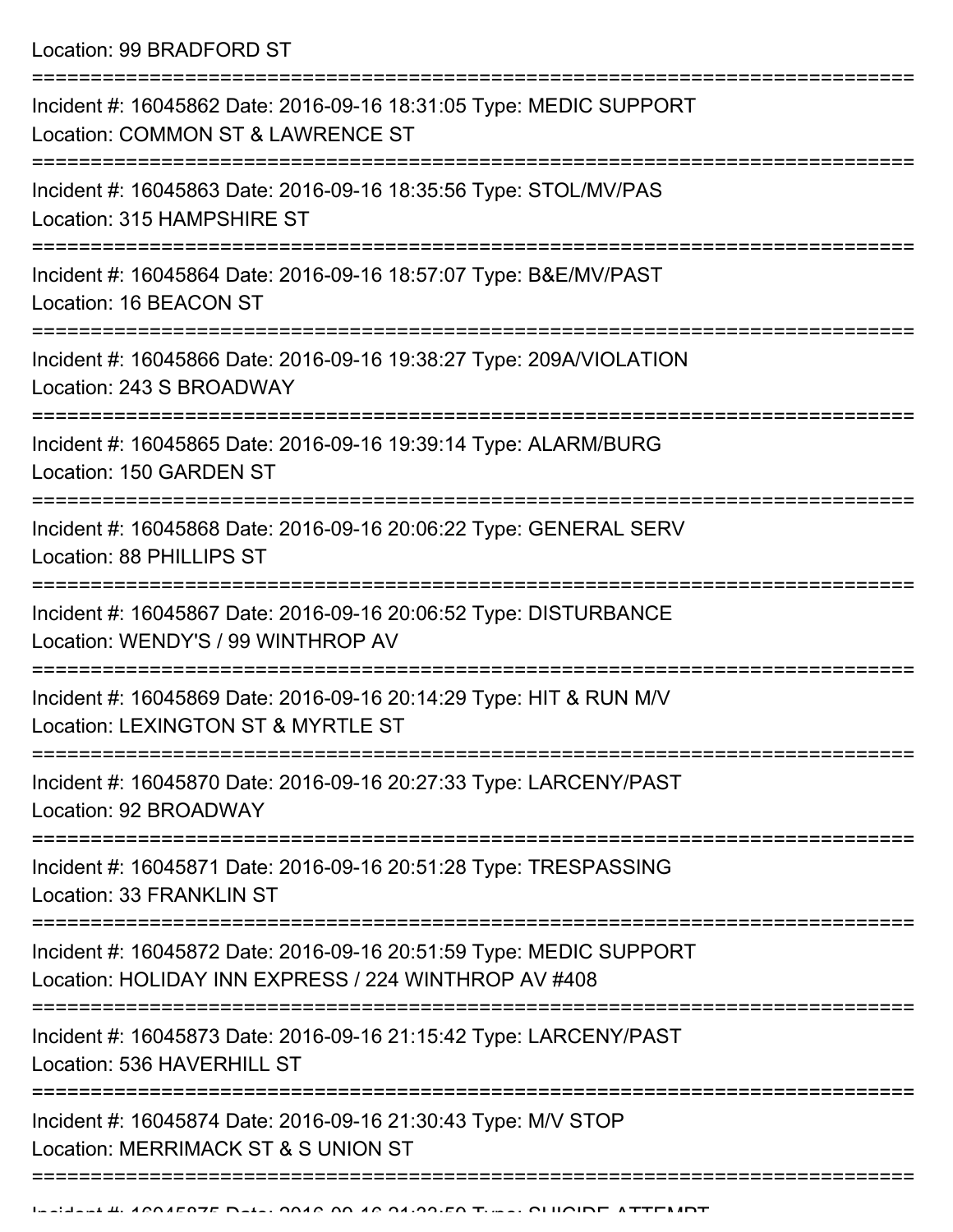| Location: 7 FOREST ST #2R                                                                                                             |
|---------------------------------------------------------------------------------------------------------------------------------------|
| Incident #: 16045876 Date: 2016-09-16 21:38:25 Type: SUS PERS/MV<br>Location: 42 CAMBRIDGE ST                                         |
| Incident #: 16045877 Date: 2016-09-16 21:55:33 Type: NOISE ORD<br><b>Location: WARWICK ST</b><br>------------------------------------ |
| Incident #: 16045878 Date: 2016-09-16 22:08:21 Type: B&E/PAST<br>Location: 350 HAVERHILL ST #2                                        |
| Incident #: 16045879 Date: 2016-09-16 22:19:26 Type: NOISE ORD<br>Location: HAMPSHIRE ST & WALNUT ST                                  |
| Incident #: 16045880 Date: 2016-09-16 22:25:38 Type: M/V STOP<br>Location: JEFFERSON ST & MT VERNON ST                                |
| Incident #: 16045881 Date: 2016-09-16 22:28:52 Type: MV/BLOCKING<br>Location: 220 WALNUT ST<br>:==================================    |
| Incident #: 16045882 Date: 2016-09-16 22:34:40 Type: NOISE ORD<br>Location: 5 WILLOUGHBY ST                                           |
| Incident #: 16045883 Date: 2016-09-16 23:07:58 Type: SHOTS FIRED<br>Location: 3 KINGSTON ST                                           |
| Incident #: 16045884 Date: 2016-09-16 23:14:42 Type: MAN DOWN<br>Location: 360 BROADWAY                                               |
| Incident #: 16045885 Date: 2016-09-16 23:16:21 Type: MAN DOWN<br>Location: 33 KNOX ST                                                 |
| Incident #: 16045886 Date: 2016-09-16 23:24:12 Type: NOISE ORD<br>Location: 11 LAWRENCE ST #805                                       |
| Incident #: 16045887 Date: 2016-09-16 23:40:40 Type: DISTURBANCE<br>Location: 252 S BROADWAY FL 3                                     |
| Incident #: 16045888 Date: 2016-09-16 23:45:03 Type: M/V STOP<br>Location: HAVERHILL ST & LAWRENCE ST                                 |
|                                                                                                                                       |

Incident #: 16045889 Date: 2016-09-16 23:54:44 Type: SUS PERS/MV